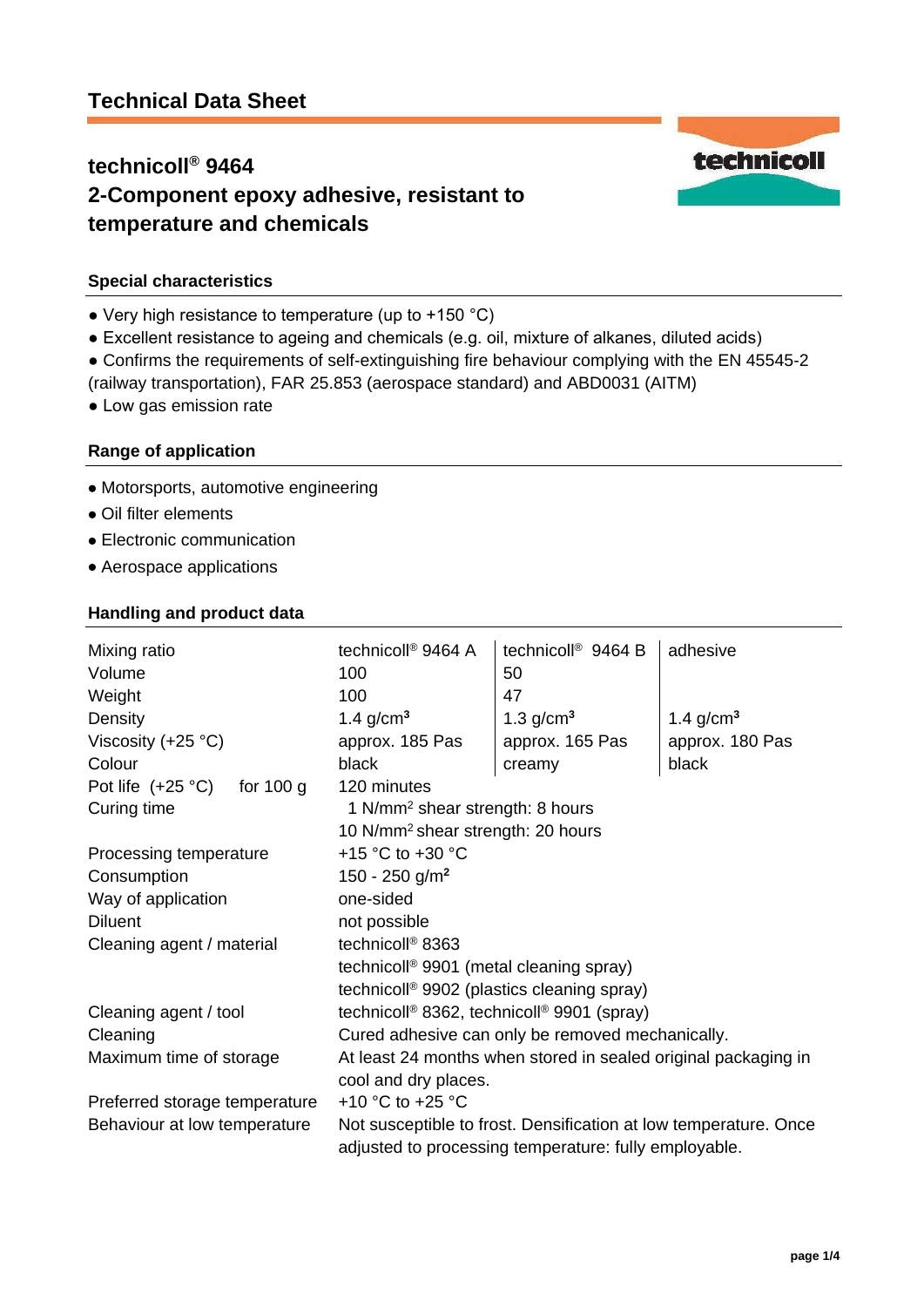# **Favoured substrates**

- 
- thermosets (FRP, SMC) derived timber products polyester laminate
- metals ceramics, stone, concrete rubber
- -

Not suitable for: PE, PP, PTFE (Teflon®), POM, silicone, EPDM, PVC-p (faux leather)

Due to the large variety of possible materials and differences in adhesion behaviour hazard tests are mandatory before introducing the adhesive into the actual production process.

# **Surface preparation**

Joint surfaces must be dry and clean, especially free of oil, grease or release agents. In many cases surface roughening prior to bonding improves strength of a bonded joint.

### **Adhesion**

Position cartridge into the bracket of an adequate dispensing gun, lock it and remove cap. Expel a small amount of the adhesive to make sure that both components flow freely. Attach mixing nozzle and lock it. Apply adhesive in a thin bead, drop or film on the surfaces to be bonded. The joint components should be assembled and clamped within the pot life. The final bonding strength is achieved after approx. 7 days!

# **Physical properties of cured adhesive\***

| Shore hardness D                             | 85                                            |  |  |
|----------------------------------------------|-----------------------------------------------|--|--|
| Shear strength                               | $42$ N/mm <sup>2</sup>                        |  |  |
| Elongation of rupture                        | 3%                                            |  |  |
| Temperature range                            | approx. -40 $^{\circ}$ C to +150 $^{\circ}$ C |  |  |
| (depending on substrate and mechanical load) |                                               |  |  |
| *Curing 16 h at $+70$ °C                     |                                               |  |  |

#### **Curing**

1 N/mm<sup>2</sup> shear strength will be reached at +23 °C after 8 hours! The curing time can be reduced in a heating furnace for example.



# **Curing [%] in subject to time [h] and temperature**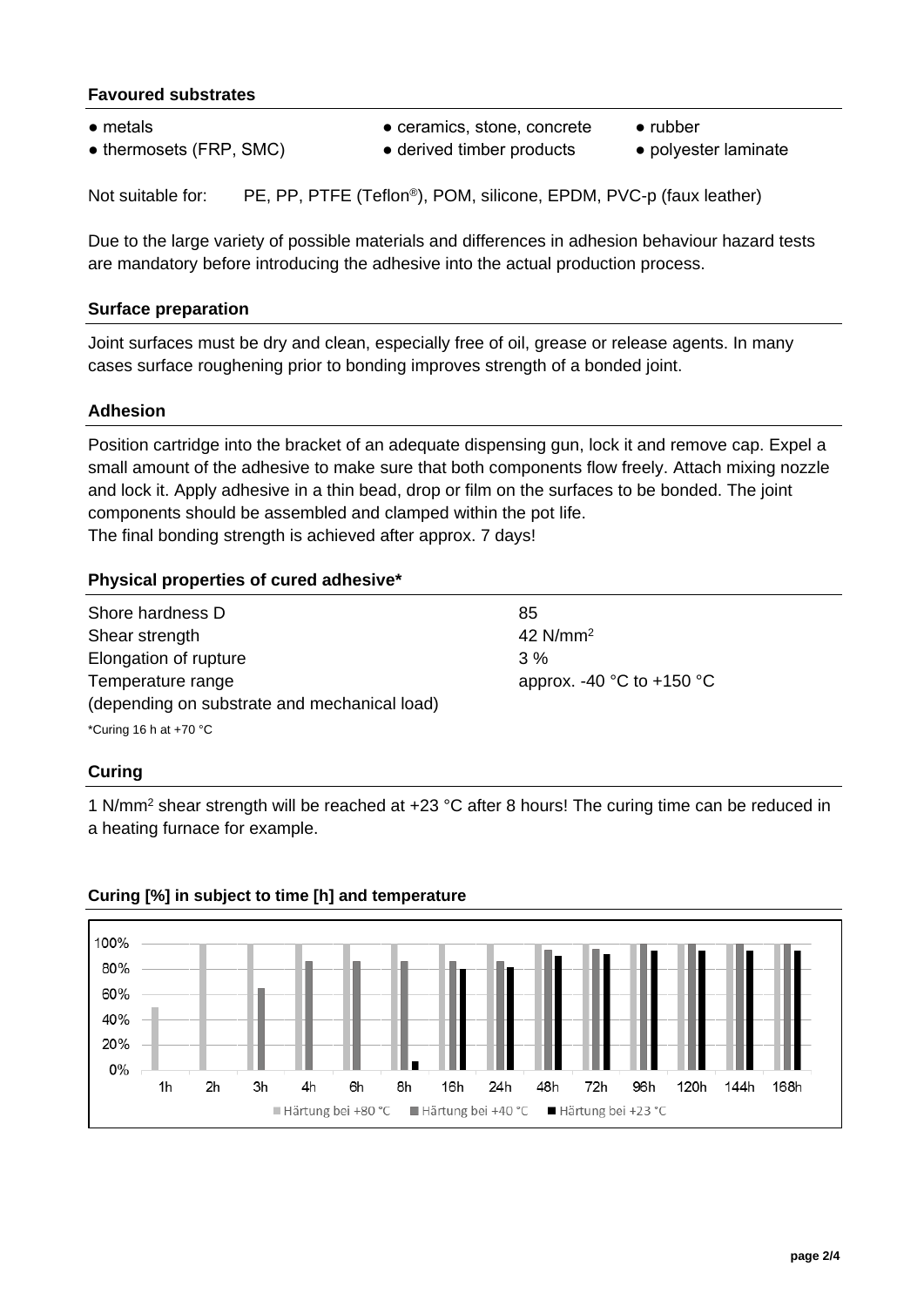# **technicoll® 9464 2-Component epoxy adhesive, resistant to temperature and chemicals**



# **Lap shear strengths [N/mm<sup>2</sup> ] according to DIN 1465 (average value)**



Pre-treatment: test specimens cleaned, metals sand blasted. Plastics and galvanised metals lightly roughened. Tested at room temperature.